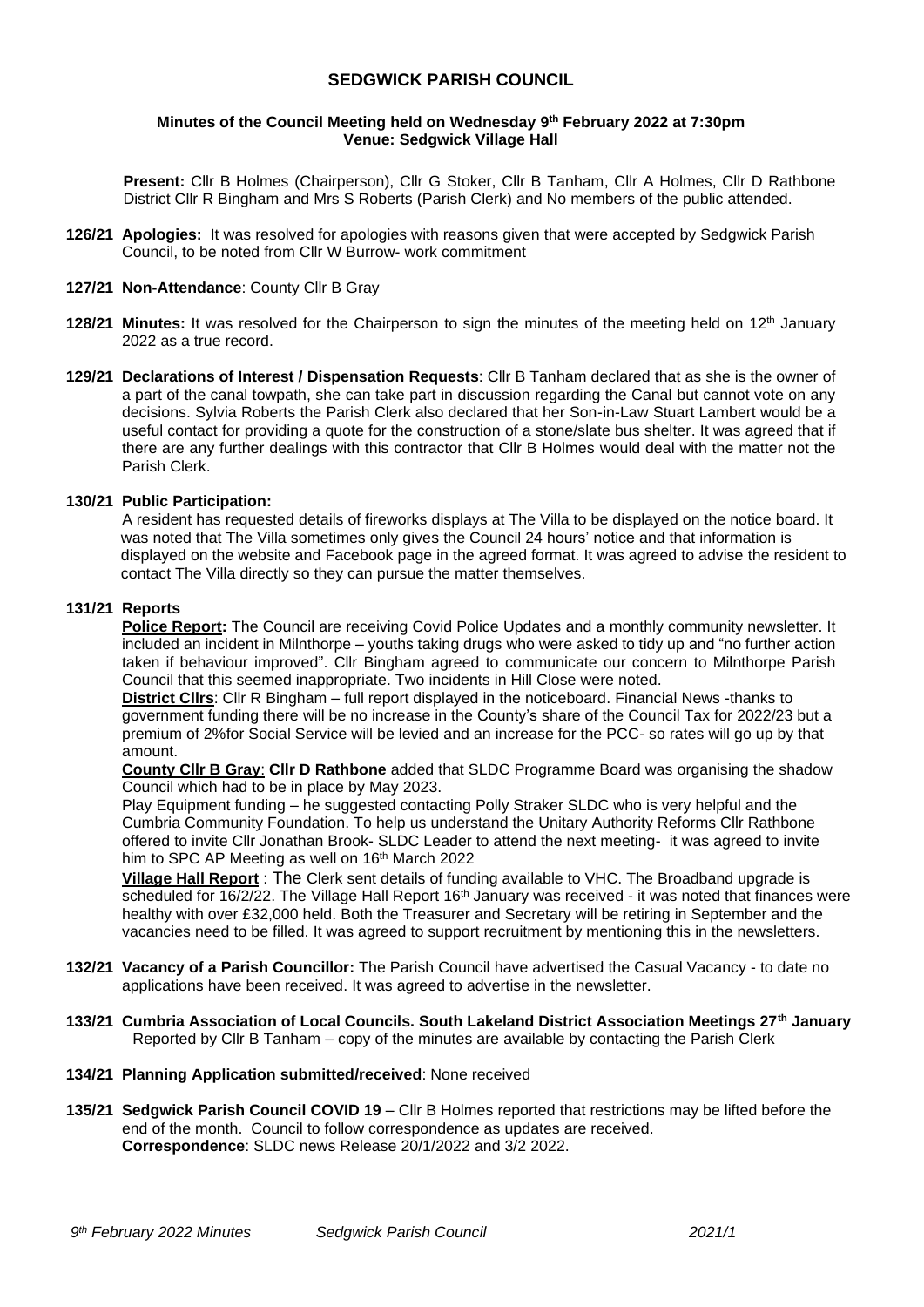## **136/21 Highways/Footpaths**

- a) Highways Report Cllr A Holmes reported that changes in the CCC reporting system meant that it was no longer possible to monitor existing faults so it was difficult to compile an update of the Highways Report. The Council have asked Helen Karaaslan if she could look into this issue and the outstanding highways faults. The ability to track and monitor reported issues was promised at training attended when the system was changed. It was agreed Cllr A Holmes would report issues again and hopefully receive a better response for the next PC meeting
- b) It was noted that Wellheads Lane would be closed for up to 18 months to carry out repair works to prevent future flooding. Cllr D Rathbone confirmed the closure would not be for a whole 18 months but as required and Highways apologised for not informing the Parish Council.
- c) Correspondence with Helen Karaaslan we are still waiting for a response from our email of January  $6<sup>th</sup>$ . The speed monitoring exercise had been completed in November and data was being reviewed in early December, but we received no information. Then the monitoring was repeated in January. HK was liaising with the landowner to agree where the new aqueduct pedestrian sign would be located. The Village sign is still missing despite it being ready for re-installation. Cllr A Holmes to follow up.
- d) Cllr R Bingham has requested a replacement of the Back Lane sign but it has not happened he agreed to find out what was happening.
- e) Bus Shelter Installation- It was agreed that Cllr B Holmes will write to Linda Hardy (Bus infrastructure Officer) to request a site visit to ascertain whether the site is suitable for a shelter, before discussing the project further and starting consulting with residents. Funding is available for this project, but the Parish Council would be responsible for the shelter. The Clerk will ask Stuart Lambert for a rough costing of a stone/slate bus shelter if the site visit confirms the project is feasible.
- f) Flood Training Sessions availability 3<sup>rd</sup> or 8<sup>th</sup> March 2022- received and noted.

# **137/21 Canal Wildlife Area Report**

- a) Monthly report with the monitor of usage- see website and cabinet.
- b) Usage remains high and there is evidence of dog fouling.
- c) Restocking of the woodland in line with the felling license will be undertaken by the contractor when the Woodland Trust saplings arrive.
- d) LCRP Interpretation Installation of iron sculptures/waymarkers at Sedgwick Aqueduct A decision by SLDC has yet to be made.
- e) CRT representative Angela Parkinson Green and James Ormrod have agreed to meet with Cllr B Tanham on 8th March to discuss ongoing maintenance and access issues at the aqueduct.
- f) Information Sign- Cllrs G Stoker reported that the information board had been repaired and would be reinstalled near the Footpath Board shortly.
- g) Cumbria Country Wildlife Site Event -17<sup>th</sup> February at 6 45- virtual meeting. It was noted but clashed with another meeting councillors are attending.

## **138/21 Playground /Millennium Field**

- a) Monthly Safety Report- by Cllr Stoker reported he had checked the field and replacement stumps will be fitted in the spring.
- b) Councillors have begun research into suitable equipment for older (5-12) children and possible funding streams and they will be discussed at a meeting on 17<sup>th</sup> February. Correspondence had been received from David Willacy with photos and the history behind the Tree Slide with advice on future planning of this project. Cllrs Stoker and B Holmes will meet Playdale on 16<sup>th</sup> February to discuss their suggestions and advice on funding streams.
- **139/21 Website/social media:** Cllr Holmes reported that the website has been updated and was well used. A request to add a links to the Queens Jubilee celebrations, walking site and the Anne Robinson Fund was agreed. Highways information contact details would be updated.

## **140/21 Finance**

- a) The bank statements were received Bank Balance as of 28 January Current £7,639.41
- b) Payments Approved: Shell Energy Broadband -January £16.98,
- c) Accounts reported on 9<sup>th</sup> February which cleared the bank account was approved by Cllr A Holmes
- **141/21 Sedgwick Annual Parish Council Meeting 16th March 2022 –** arrangements were agreed. Cllrs would discuss their specific areas of responsibility; the invited speaker would be Johnathan Brook SLDC Leader tbc. The Parish Clerk invite participants and prepare the draft budget.
- **142/21 March Newsletter –** to include Jubilee Celebrations, Councillor Vacancy, Village Hall information, Tree planting, Canal Path repair and APM invitation/agenda